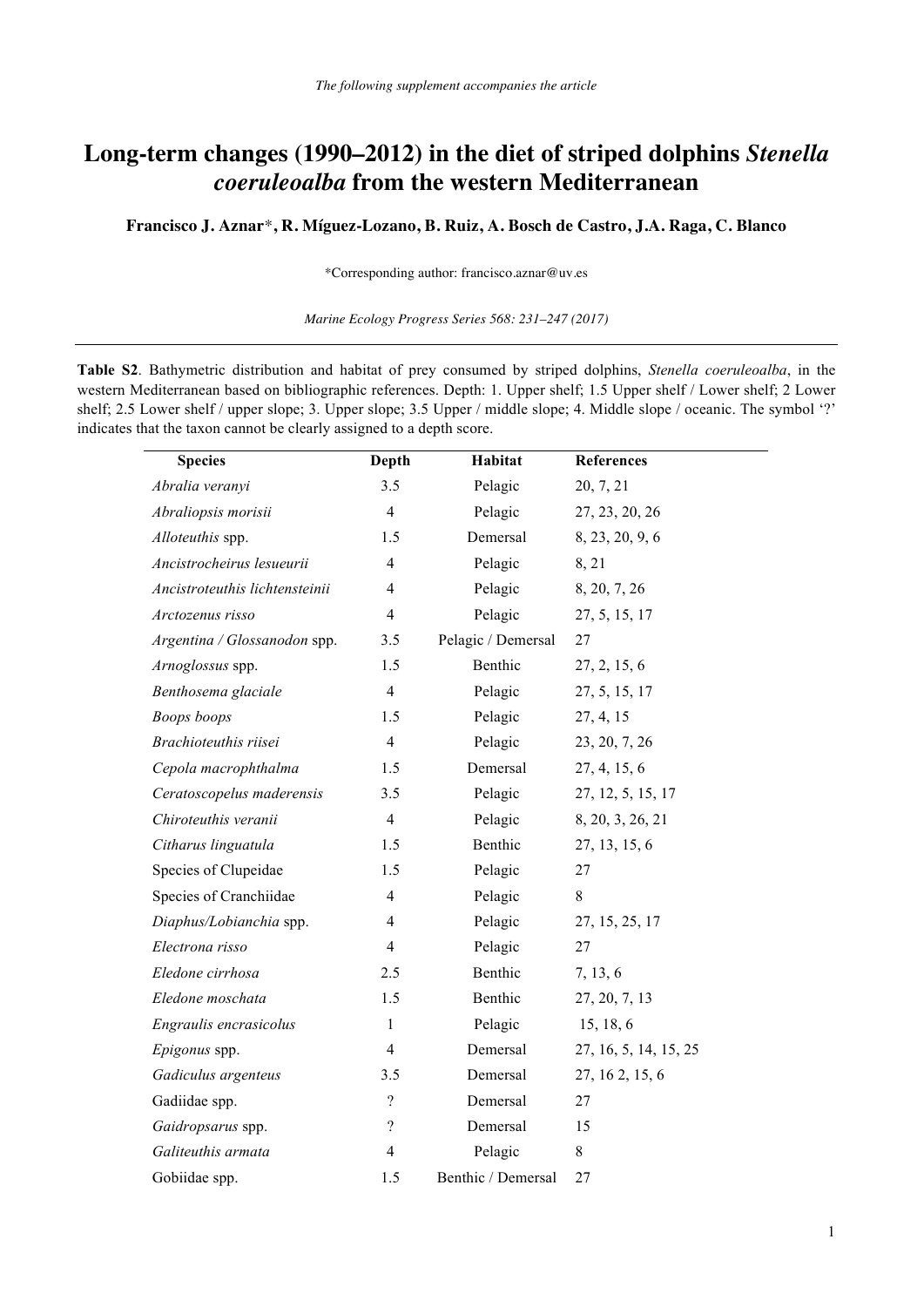| Gobius spp.              | 1.5                      | Benthic / Demersal | 27,1                            |  |
|--------------------------|--------------------------|--------------------|---------------------------------|--|
| Heteroteuthis dispar     | $\overline{4}$           | Pelagic            | 8 20, 26, 21                    |  |
| Histioteuthis bonnellii  | $\overline{4}$           | Pelagic            | 8, 20, 7, 26, 21                |  |
| Histioteuthis reversa    | 4                        | Pelagic            | 20, 7, 26, 25, 21               |  |
| Hygophum hygomii         | 4                        | Pelagic            | 27, 15, 25, 17                  |  |
| Illex coindetii          | 2                        | Pelagic            | 8, 24, 20, 7, 11, 19            |  |
| Lampanyctus spp.         | $\overline{4}$           | Pelagic            | 27, 15, 25, 17                  |  |
| Lepidopus caudatus       | 2.5                      | Pelagic / demersal | 14, 27                          |  |
| Lepidorhombus spp.       | 3.5                      | Benthic            | 27, 16, 5, 13, 15               |  |
| Lestidiops spp.          | 3.5                      | Pelagic            | 27, 17                          |  |
| Lesueurigobius spp.      | $\mathbf{1}$             | Demersal           | 27, 4, 1, 15                    |  |
| Loligo spp.              | $\overline{\mathcal{L}}$ | Demersal           | 27, 20, 2, 13                   |  |
| Macroramphosus scolopax  | 2.5                      | Demersal           | 27, 2, 14, 6                    |  |
| Maurolicus muelleri      | $\mathfrak{Z}$           | Pelagic            | 27, 15, 6, 17                   |  |
| Merluccius merluccius    | $\overline{c}$           | Pelagic / demersal | 27, 22, 15                      |  |
| Micromesistius poutassou | 3.5                      | Pelagic / demersal | 27, 16 2, 12, 5, 13, 14, 15, 6  |  |
| Myctophum punctatum      | $\overline{4}$           | Pelagic            | 27, 5, 15, 17                   |  |
| Notoscopelus spp.        | 3.5                      | Pelagic            | 27, 5, 15, 17                   |  |
| Ocythoe tuberculata      | $\overline{4}$           | Pelagic            | 8, 26, 21                       |  |
| Ommastrephes bartrami    | $\overline{4}$           | Pelagic            | 8, 3                            |  |
| Onychoteuthis banksii    | 4                        | Pelagic            | 20, 11, 26, 21, 8               |  |
| Ophidion spp.            | 1.5                      | Demersal           | 27, 10                          |  |
| Paralepis spp.           | $\overline{4}$           | Pelagic            | 5, 27                           |  |
| Phycis blennoides        | 3.5                      | Demersal           | 27, 16, 2, 12, 5, 14, 15, 6, 25 |  |
| Sardina pilchardus       | $\mathbf{1}$             | Pelagic            | 27, 15, 18, 6                   |  |
| Sardinella spp.          | 1.5                      | Pelagic            | 27, 18                          |  |
| Sepia spp.               | $\overline{2}$           | Demersal           | 8, 20, 6                        |  |
| Sepietta spp.            | $\boldsymbol{?}$         | Pelagic / demersal | 8, 20, 6                        |  |
| Sepiola spp.             | 2                        | Demersal           | 8,6                             |  |
| Species of Sepioliidae   | $\overline{?}$           | Pelagic / demersal | 8                               |  |
| Sprattus sprattus        | 1                        | Pelagic            | 27, 18                          |  |
| Symbolophorus veranyi    | 4                        | Pelagic            | 27, 15, 25, 17                  |  |
| Teuthowenia megalops     | 4                        | Pelagic            | 8                               |  |
| Todarodes sagittatus     | 3.5                      | Pelagic / demersal | 23, 20, 7, 12, 13, 26, 6        |  |
| Todaropsis eblanae       | 3.5                      | Demersal           | 23, 8, 20, 21                   |  |
| Trachurus spp.           | 1.5                      | Pelagic            | 2, 14, 15, 6                    |  |
| Trigla/Lepidotrigla spp. | $\overline{?}$           | Benthic / demersal | 27, 13, 15, 6                   |  |
| Trisopterus minutus      | $\overline{c}$           | Demersal           | 27, 2, 15, 6                    |  |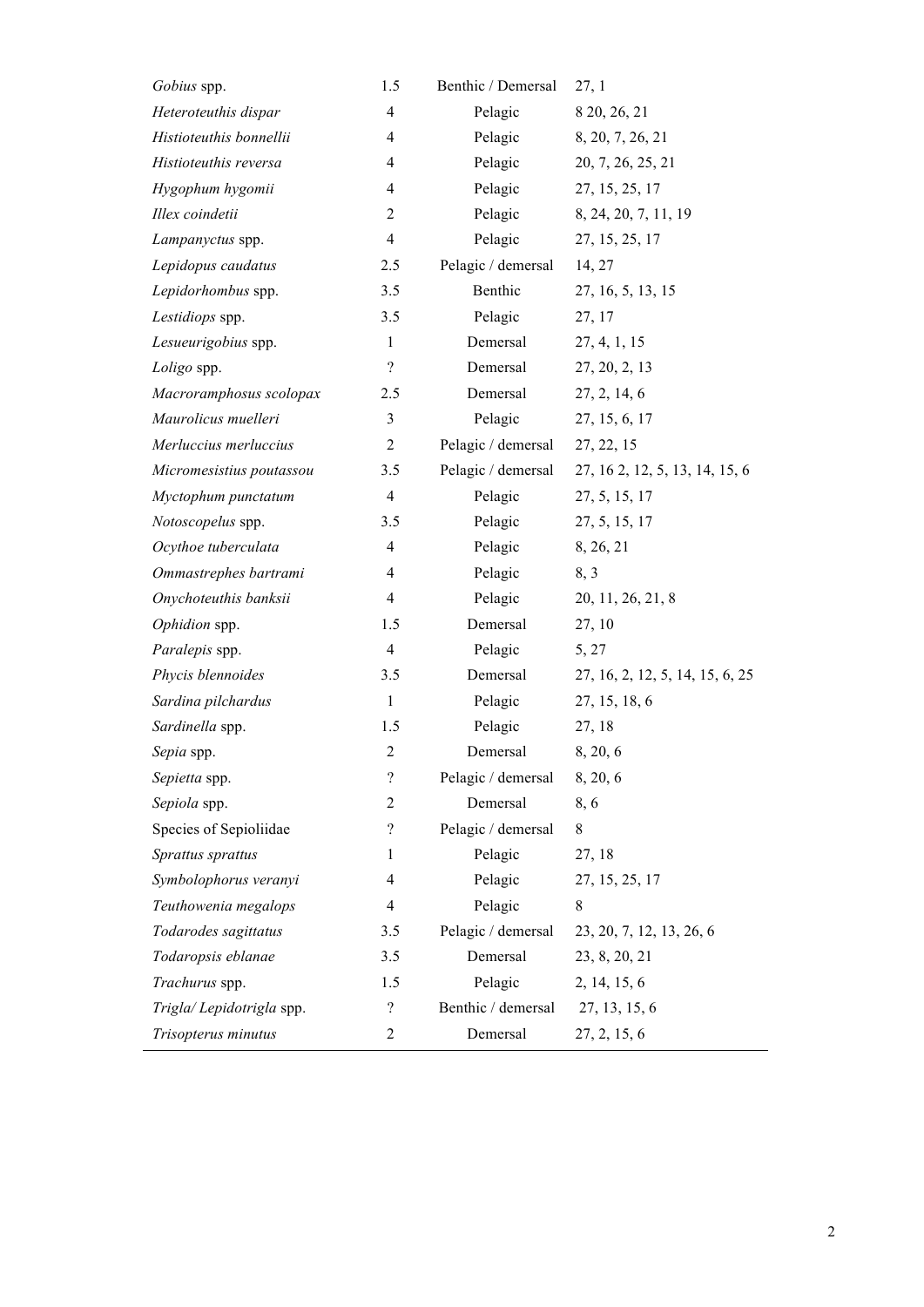## **References:**

- 1. Ahnelt, H., Dorda, J. (2004). Gobioid fishes from the north eastern Atlantic and the Mediterranean: new records and rarely found species. *Annalen des Naturhistorischen Museums in Wien* 105: 5-19.
- 2. Biagi, F., Sartor, P., Ardizzone, G.D., Belcari, P., Bellusco, A., Serena, F. (2002). Analysis of demersal assemblages off the Tuscany and Latium coasts (north-western Mediterranean). *Scientia Marina* 66: 233-242
- 3. Cuccu, D., Mereu, M., Masala, A., Jereb, P. (2009). *Chiroteuthis veranii* and *Ommastrephes bartramii* (Cephalopoda: Teuthida) in the Sardinian waters. *Biologia Marina Mediterranea*, 16: 334-335.
- 4. Demestre, M., Sánchez, P., Abelló, P. (2000). Demersal fish assemblages and hábitat characteristics on the continental shelf and upper slope of the north-western Mediterranean. *Journal of the Marine Biological Association of the United Kingdom* 80: 981-988.
- *5.* D'Onghia, G., Poltou, C.Y., Bozzano, A., Lloris, D., Rotllant, G., Sion, L.,, Mastrototaro, F. (2004). Deep-water fish assemblages in the Mediterranean Sea. *Scientia marina* 68: 87-99.
- 6. García-Rodríguez, M., Abelló, P., Fernández, A., Esteban. A. (2011). Demersal Assemblages on the soft bottoms off the Catalan Levante Coast of the Spanish Mediterranean. *Journal of Marine Biology* 2011: 16 pp.
- 7. González, M., Sánchez, P. (2002). Cephalopod assemblages caught by trawling along the Iberian Peninsula Mediterranean coast. *Scientia Marina* 66: 199-208.
- 8. Guerra, A. (1992). Fauna Ibérica. Vol. 1. *Mollusca. Cephalopoda*. Pp. 327, *in*: Ramos M.A. (Ed.), Fauna Ibérica, Vol.1. Museo Nacional de Ciencias Naturales. Consejo Superior de Investigaciones Científicas, Madrid.
- 9. Hastie, L.C., Nyegaard, M., Collins, M.A., Moreno, A., Pereira, M.F., Piatkowski, U., Pierce, J.G. (2009). Reproductive biology of the loliginid squid, *Alloteuthis subulata*, in the north-east Atlantic and adjacent waters. *Aquatic Living Resources*  $22 \cdot 35 - 44$
- 10. Hernández M.R., Ribas D., Muñoz M., Casadevall M., Gil de Sola, L. (2006). Depth records of *Ophidion barbatum* (Ophidiiformes, Ophidiidae) in western Mediterranean. *Cybium* 30: 85-86.
- 11. Lefkaditou, E., Mytilineou, Ch., Maiorano, P., D'Onghia, G. (2003). Cephalopod species captured by deep-water exploratory trawling in the Northeastern Ionian Sea. *Journal of Northwest Atlantic Fishery Science* 31: 431-440.
- 12. Massutí, E., Guijarro, B., Pomar, B., Fliti, K., Reghis, M., Zaghdoudi, S., Bouaicha, M., Aitferroukh, B., Zereb, N. (2003). Informe de la campaña Argelia 0203-DP para la evaluación de recursos demersales profundos en las costas de Argelia (Mediterráneo sud-occidental). IEO-*MPRH*-SGPM, 108 pp.
- 13. Massutí, E., Reñones, O. (2005). Demersal resource assemblages in the trawl fishing grounds off the Balearic Islands (western Mediterranean). *Scientia Marina* 69: 167-181.
- 14. Menezes, G.M., Sigler, M.F., Silva, H.M., Pinho, M.R. (2006). Structure and zonation of demersal fish assemblages off the Azores Archipelago (mid-Atlantic). *Marine Ecology Progress Series* 324: 241-260.
- 15. Mérigot, B., Bertrand, J.A., Gaertner, J.C, Durbec, J.P, Mazouni, N., Manté, C. (2007). The multi-component structuration of the species diversity of groundfish assemblages of the east coast of Corsica (Mediterranean Sea): Variation according to the bathymetric strata. *Fisheries Research* 88: 120-132.
- 16. Moranta, J., Stefanescu, C., Massutí, E., Morales-Nin, B., Lloris, D. (1998). Fish community structure and depth-related trends on the continental slope of the Balearic Islands (Algerian basin, western Mediterranean). *Marine Ecology Progress Series* 171: 247-259.
- 17. Olivar, M.P., Bernal, A. Molí, B., Peña, M., Balbín, R., Castellón, A., Miquel, J., Massutí, E. (2012). Vertical distribution, diversity and assemblages of mesopelagic fishes in the western Mediterranean. *Deep-Sea Research I* 62: 53-69.
- 18. Palomera, I., Olivar, M.P., Salat, J., sabatés, A., Coll, M., García, A., Morales-Nin, B. (2007). Small pelagic fish in the NW Mediterranean Sea: an ecological review. *Progress in Oceanography* 74: 377-396.
- 19. Perdichizzi, A., Pirrera, L., Giordano, D., Perdichizzi, F., Busalaacchi, B., Profeta, A., Bottari, T., Rinelli, P. (2011). Distribution patterns and population structure of *Illex coindetii* (Cephalopoda: Ommastrephidae) in the Southern Tyrrhenian Sea: Historical series of 14 years trawl survey. *Fisheries Research* 109: 342-350.
- 20. Quetglas, A., Carbonell. A., Sánchez, P. (2000). Demersal continental shelf and slope cephalopod assemblages from Balearic Sea (north-western Mediterranean). Biological aspects of some deep-sea species. *Estuarine, Coastal and Shelf Science* 50: 739-749.
- 21. Quetglas. A., Ordines, F., González, M., Zaragoza, N., Mallol, S., Valls, M., De Mesa, A. (2013). Uncommon pelagic and deep-sea cephalopods in the Mediterranean: new data and literatura review. *Mediterranean Marine Science* 14: 69-85.
- 22. Relini, L.O., Papaconstantinou, C., Jukic-Peladic, S., Souplet, A., De Sola, L.G., Piccinetti, C., Kavadas, S, Rossi, M. (2002). Distribution of the Mediterranean hake populations (*Merluccius merluccius smiridus* Rafinesque, 1810) (Osteichthyes: Gadiformes) based on six years monitoring by trawl-surveys: some implications for management. *Scientia Marina* 66: 21-38.
- 23. Roper, G.F.E., Young, R.E. (1975). Vertical distribution of pelagic cephalopods. *Smithsonian Contributions to Zoology* 209, 51pp.
- 24. Sánchez, P., Martín, P. (1993). Population dynamics of the exploited cephalopod species of the Catalan Sea (NW Mediterranean). *Scientia Marina* 57: 153-159.
- 25. Tecchio S., Ramírez-Llodra E., Sardà F., Company, J.B. (2011). Biodiversity of deep-sea demersal megafauna in Western and Central Mediterranean basins. *Scientia Marina* 75: 341-350.
- 26. Vecchione, M., Young, R.E., Piatkowski, U. (2010). Cephalopods of the northern Mid-Atlantic Ridge*. Marine Biology Research* 6: 25-52.
- 27. Whitehead, P.J.P., Bauchot, M.-L., Hureau, J.-C., Nielsen, J., Tortonese E. (1986). *Fishes of the North-eastern Atlantic and the Mediterranean*. Vols. I-III UNESCO, Paris.